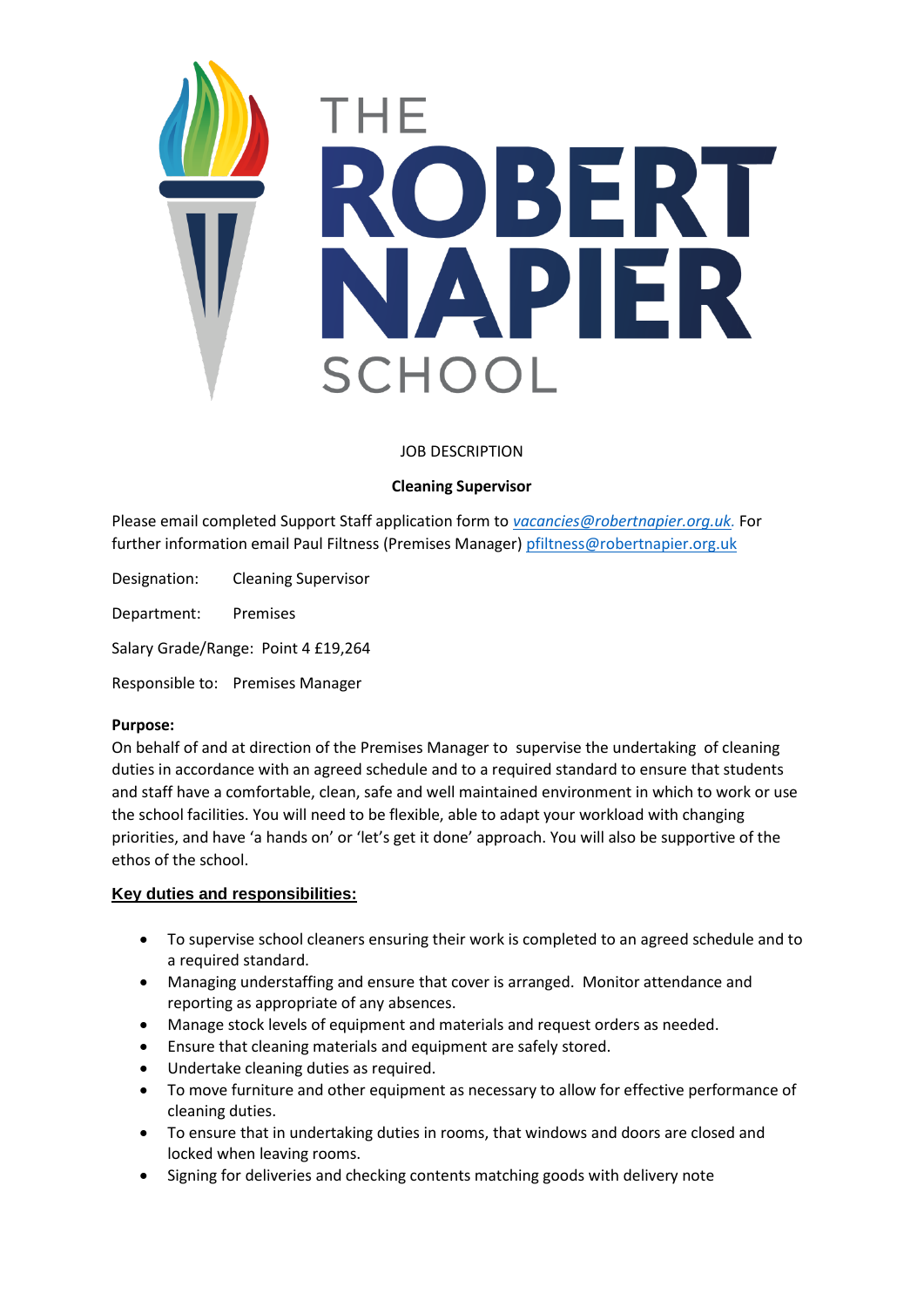- Respond positively with requests from staff, either sorting the issue or providing a timeframe for when it will be resolved.
- To undertake and maintain appropriate professional qualifications/ training, including safeguarding
- To ensure cleaning staff have appropriate level of induction and training
- To carry out any other talks of similar nature at the discretion of the Headteacher/Premises Manager
- Provide a comprehensive cleaning service to include dusting, vacuuming, washing floors and sinks, emptying bins etc. to ensure high standards of cleanliness and hygiene at all times.
- Ensure HSE guidelines are adhered to (COSHH).
- Report any defects to the Premise Manager to enable repairs to be completed.
- Report serious hazards to the Premises Manager immediately and take appropriate action where hazards are identified i.e. sectioning an area off or displaying a wet floor sign.
- Maintain clean toilets to ensure hygiene standards are met; replenish hand towels and toilet rolls to ensure the establishment's needs are met.
- Collect and dispose of waste.
- Undertake specialised cleaning programmes during school closures or other designated periods.

#### **Generic Responsibilities:**

Beyond Schools Trust is committed to safeguarding and promoting the welfare of children and young people and all staff must ensure that the highest priority is given to following the guidance and regulations put in place. All staff are to have due regard for safeguarding and promoting the welfare of children and young people and to follow the child protection procedures as set out by Beyond Schools Trust. Any safeguarding or child protection issues must be acted upon immediately by informing the Designated Safeguarding Lead at the site where you are located.

- To be aware of the School's duty of care in relation to staff, students and visitors and to comply with the health and safety policies at all times
- To establish and maintain positive, constructive and professional working relationships with staff, visitors, students, parents and all other stakeholders of the school
- To be aware of and comply with the codes of conduct, regulations and policies of the School and its commitment to equal opportunities. Act in a courteous way at all times in communications with both colleagues and other school stakeholders

#### **Working Environment:**

The post will be based within The Robert Napier School.

**Hours of work**: Full time – 30 hours per week. Split shift. 5.30am-8.30am and 3pm-6pm, Term Time only. Additional hours for deep cleaning in the summer holidays will be paid by claim.

Whilst every effort has been made to explain the main duties and responsibilities of the post, each individual task undertaken may not be identified. Therefore, there is the expectation that you carry out any other reasonable duties or requests of the Premises Manager that are in keeping with this post or as may be determined from time to time by the Headteacher.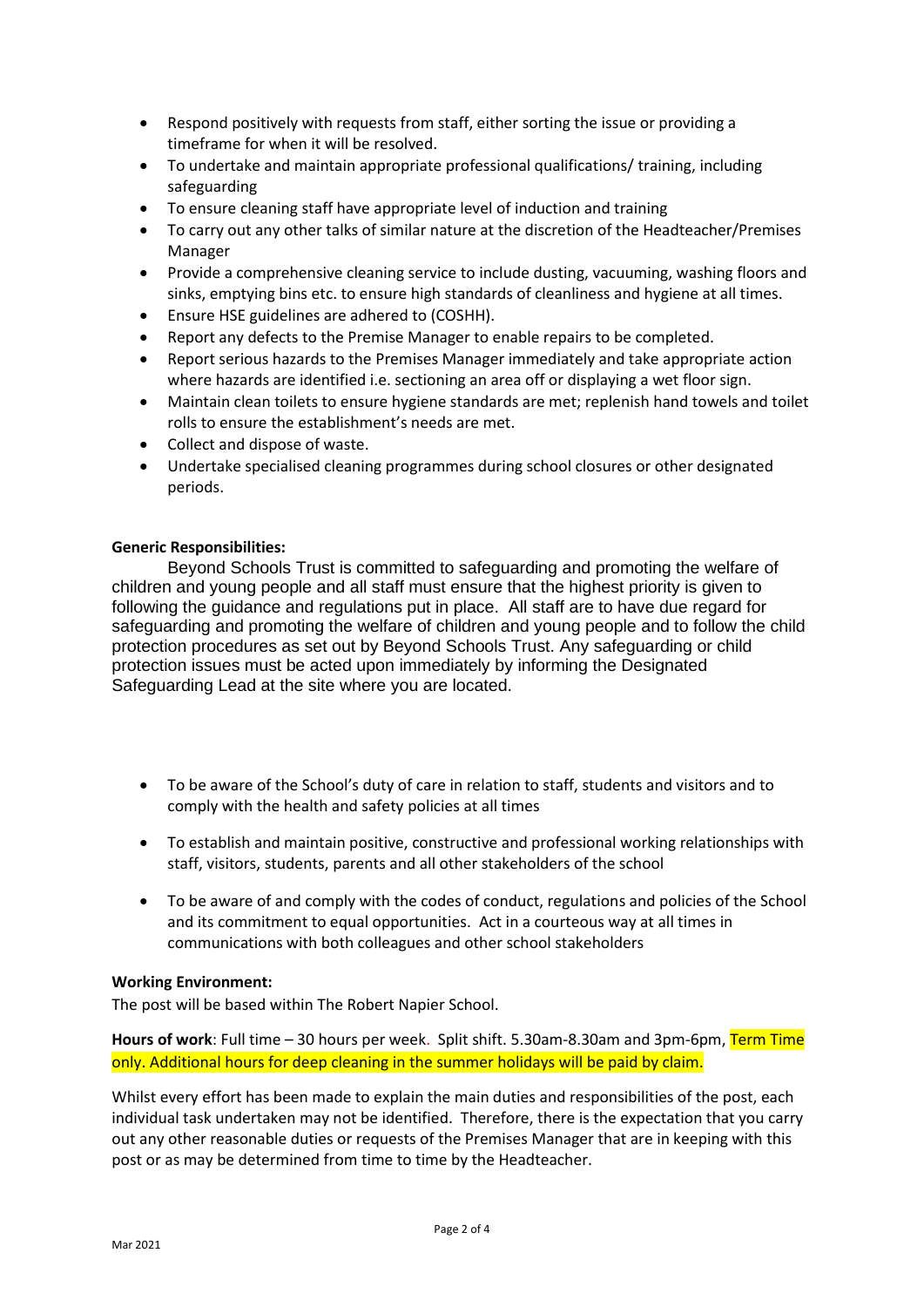The above job description may be reviewed during the academic year. It may also be amended at any time but you will be given appropriate opportunities to discuss any proposed amendments prior to changes be made.